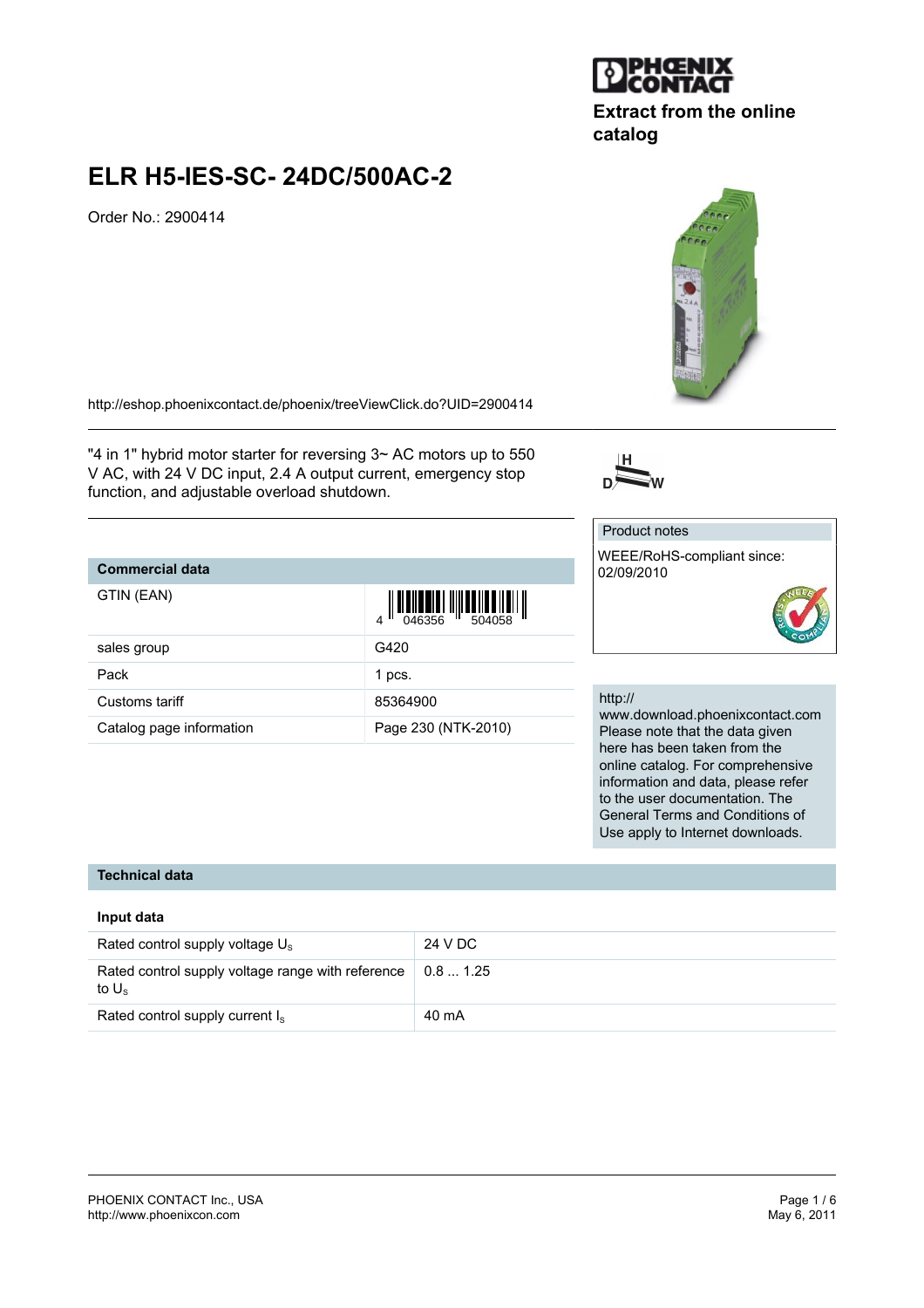| Rated actuating voltage $U_c$                            | 24 V DC                                                                    |
|----------------------------------------------------------|----------------------------------------------------------------------------|
| Rated actuating voltage range with reference to<br>$U_c$ | 0.81.25                                                                    |
| Rated actuating current $I_c$                            | 3 mA                                                                       |
| Switching threshold "0" signal, voltage                  | 9.6V                                                                       |
| Switching threshold "1" signal voltage                   | 19.2 V                                                                     |
| Protective circuit                                       | Protection against polarity reversal Parallel polarity protection<br>diode |
|                                                          | Surge protection                                                           |
| Typical response time                                    | $<$ 35 ms                                                                  |
| Typical turn-off time                                    | $< 40$ ms                                                                  |
| Operating voltage display                                | Green LED                                                                  |
| Status display                                           | <b>Yellow LED</b>                                                          |
| Indication                                               | Red LED                                                                    |

### **Output data, load relay**

| Output name                  | AC output                             |
|------------------------------|---------------------------------------|
| Nominal output voltage       | 500 V AC                              |
| Nominal output voltage range | 42 V AC  550 V AC                     |
| Load current                 | max. 2.4 A (see derating curve)       |
| Leakage current              | 0 <sub>m</sub> A                      |
| Residual voltage             | < 0.3 V                               |
| Surge current                | 100 A ( $t = 10$ ms)                  |
| Type of protection           | Surge protection                      |
| Output name                  | Acknowledge output                    |
| <b>Note</b>                  | Confirmation 01: Floating PDT contact |
| Nominal output voltage       | max. 253 V AC 0%  100% (300 V DC)     |
| Continuous load current      | 2 A                                   |

#### **Output data, signaling contact**

| Measuring via                         | Current transformer for line current on L1 and L3 |
|---------------------------------------|---------------------------------------------------|
| <b>Connection data</b>                |                                                   |
|                                       |                                                   |
| Connection method                     | Screw connection                                  |
| Conductor cross section solid min.    | $0.14 \text{ mm}^2$                               |
| Conductor cross section solid max.    | $2.5$ mm <sup>2</sup>                             |
| Conductor cross section stranded min. | $0.14 \text{ mm}^2$                               |

Conductor cross section stranded max. 2.5 mm²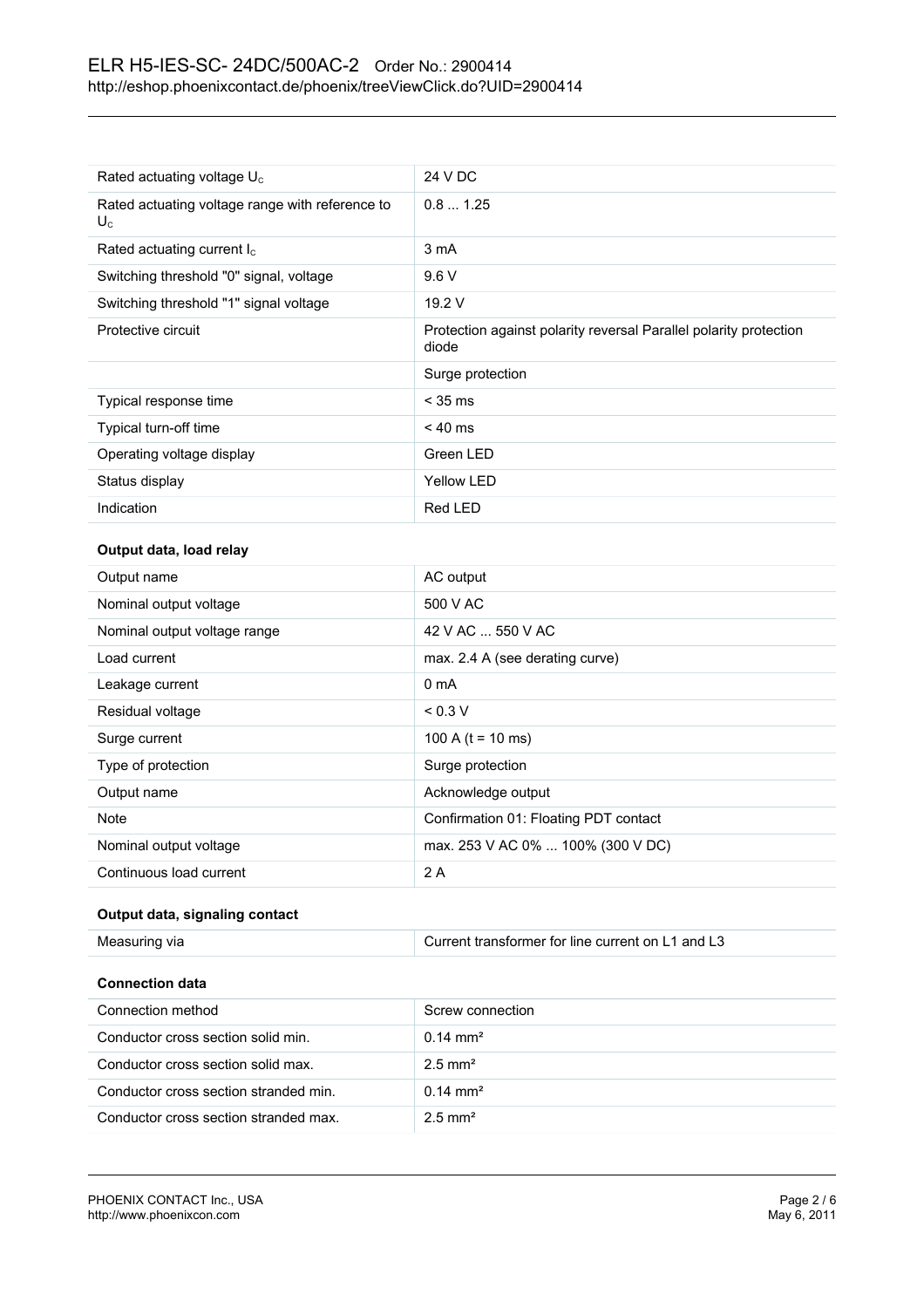| Conductor cross section AWG/kcmil min.          | 26                                                    |  |
|-------------------------------------------------|-------------------------------------------------------|--|
| Conductor cross section AWG/kcmil max           | 12                                                    |  |
| General data                                    |                                                       |  |
| Width                                           | 22.5 mm                                               |  |
| Height                                          | 99 mm                                                 |  |
|                                                 | 114.5 mm                                              |  |
| Depth                                           |                                                       |  |
| Test voltage input/output                       | $4$ kV $_{rms}$                                       |  |
| Ambient temperature (operation)                 | -25 °C  70 °C                                         |  |
| Ambient temperature (storage/transport)         | -25 °C  70 °C                                         |  |
| Mounting position                               | Vertical (horizontal DIN rail)                        |  |
| Assembly instructions                           | Can be aligned with spacing = 20 mm                   |  |
| Operating mode                                  | 100% operating factor                                 |  |
| Degree of protection                            | <b>IP20</b>                                           |  |
| Name                                            | Standards/regulations                                 |  |
| Standards/regulations                           | <b>DIN EN 50178</b>                                   |  |
|                                                 | EN 60947                                              |  |
| Name                                            | Power station requirements                            |  |
| Standards/regulations                           | DWR 1300 / ZXX01/DD/7080.8d                           |  |
| Name                                            | Air and creepage distances between the power circuits |  |
| Standards/regulations                           | <b>DIN EN 50178</b>                                   |  |
| Rated surge voltage / insulation                | 6 kV/safe isolation                                   |  |
| Rated insulation voltage                        | 500 V                                                 |  |
| Pollution degree                                | $\overline{2}$                                        |  |
| Surge voltage category                          | Ш                                                     |  |
| Safety integrity level according to IEC 61508-1 | SIL 3 (safe shutdown)                                 |  |
|                                                 | SIL 2 (motor protection)                              |  |
| Category as per ISO 13849-1                     | 3                                                     |  |
| Performance Level as per ISO 13849-1            | е                                                     |  |
| Category in acc. with EN 954-1                  | 3                                                     |  |

## **Certificates / Approvals**

 $\mathbf{C}_{\text{c}}(\mathbf{U}_{\text{L}})$  us  $\mathbf{U}_{\text{L}}(\mathbf{U}_{\text{L}})$   $\mathbf{C}_{\text{c'heline}}$ 

Certification Certification CB, CUL Listed, UL Listed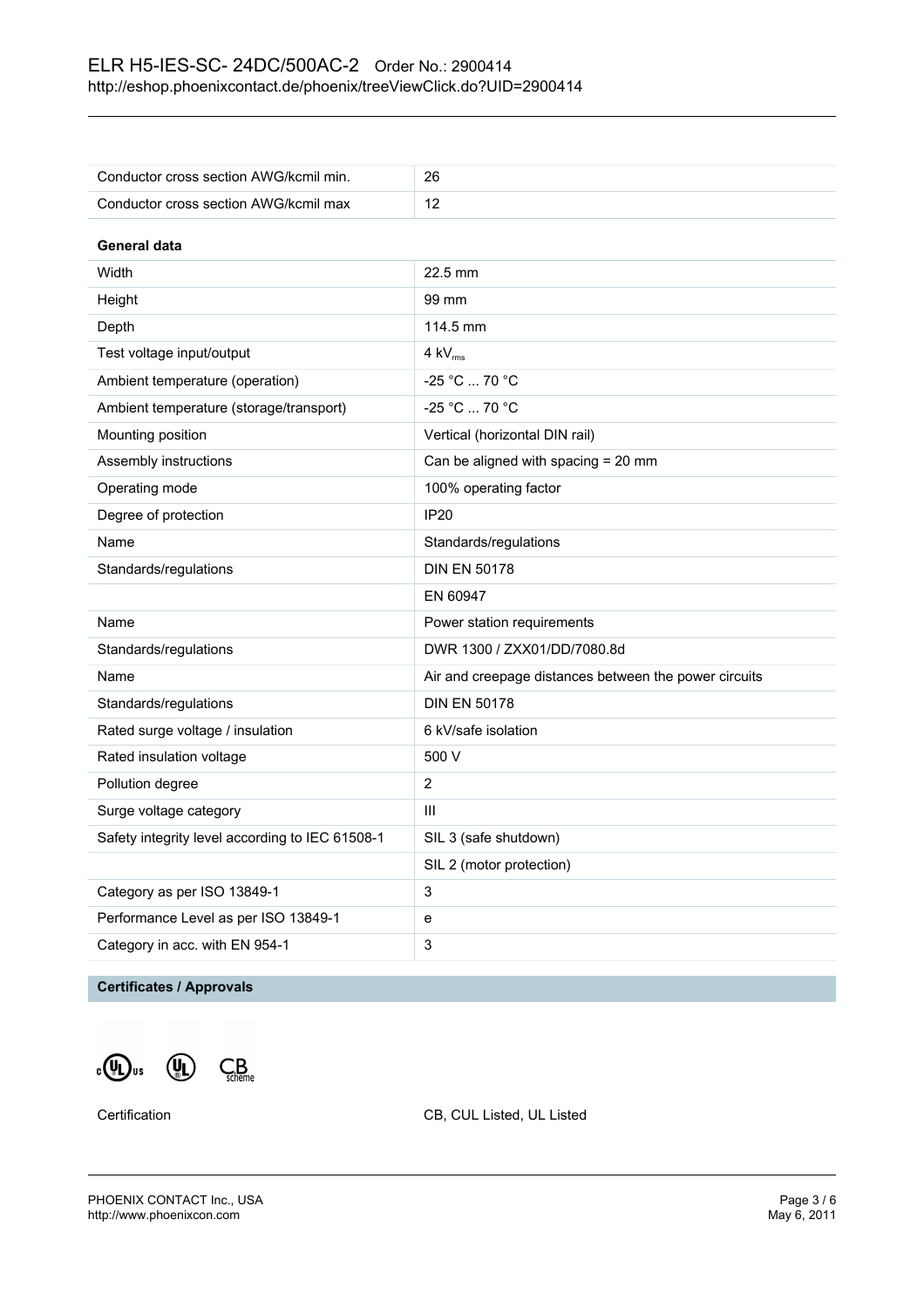Certification Ex: PTB

## **Diagrams/Drawings**

Block diagram



Diagram



Derating curve ELR H5-IES-SC- 24DC/500AC-2 and ELR H5- IES-SC- 24DC/500AC-9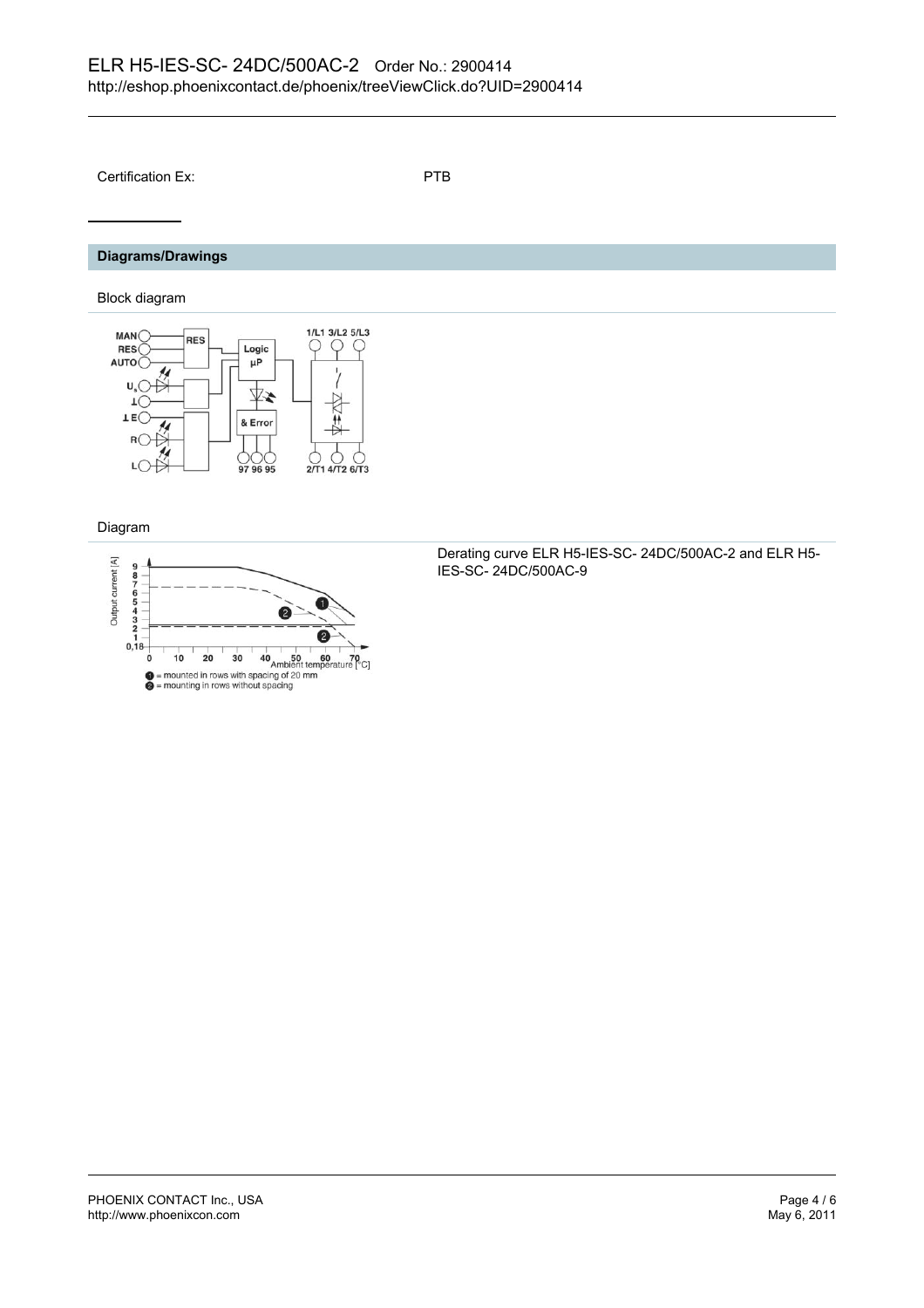Circuit diagram



#### **Conventional structure**

Main current path for reversing contactor according to category 3 K1 + K2 = Emergency stop contactor K3 = Left contactor K4 = Right contactor

F4 = Motor protection relay



#### **Conventional structure**

Control current path for reversing contactor according to category 3

- K1 + K2 = Emergency stop contactor
- K3 = Left contactor
- K4 = Right contactor
- K5 = PSR SCP-24DC.../safety relay
- $T1$  = Left,  $T2$  = Right,  $T3$  = Reset
- S2 = Emergency stop
- F4 = Motor protection relay

#### **Structure with CONTACTRON**

Main and control current path for "4 in 1" hybrid motor starter with reversing function according to category 3 K1 = "4 in 1" hybrid motor starter with reversing function K5 = PSR SCP-24DC.../safety relay  $T1$  = Left,  $T2$  = Right,  $T3$  = Reset S2 = Emergency stop